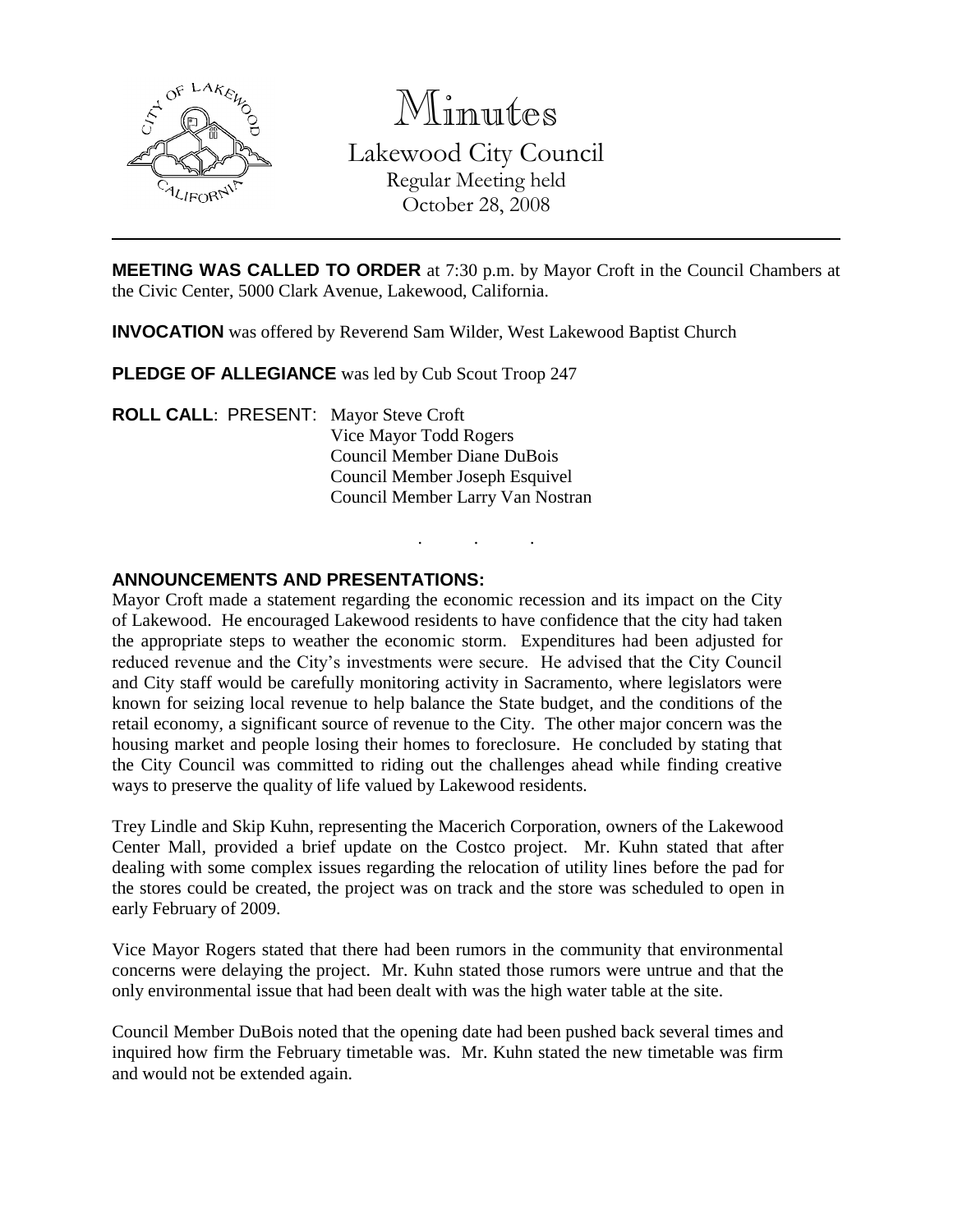## **ANNOUNCEMENTS AND PRESENTATIONS:** Continued

Assembly Member Warren Furutani addressed the City Council stating that although the State's budget had finally been passed, it was a budget that pleased no one, and with the worsening economic crisis, State legislators expected to be called into an emergency session after the November 4th election. He reported that the point had been reached where spending cuts alone would not balance the budget and that the hope was to spread the cuts as widely and thinly across the board as possible. He thanked the City Manager and his staff for providing him with good information and he noted that feedback from the City was always welcome.

Mayor Croft expressed appreciation to Assembly Member Furutani for his openness and willingness to work with the City.

Council Member DuBois thanked Assembly Member Furutani for his attendance at many local functions.

. . .

### **ROUTINE ITEMS:**

COUNCIL MEMBER VAN NOSTRAN MOVED AND COUNCIL MEMBER DUBOIS SECONDED TO APPROVE ROUTINE ITEMS 1 THROUGH 10.

- RI-1 Approval of Minutes of the Meeting held October 14, 2008
- RI-2 Approval of Registers of Demands
- RI-3 Approval of Meeting Reports and Authorizations Pursuant to AB1234
- RI-4 RESOLUTION NO. 2008-66; A RESOLUTION OF THE CITY COUNCIL OF THE CITY OF LAKEWOOD ESTABLISHING A PHYSICALLY HANDICAPPED PERSONS DESIGNATED PARKING SPACE ON THE WEST SIDE OF AUTRY AVENUE WITHIN THE CITY OF LAKEWOOD

RESOLUTION NO. 2008-67; A RESOLUTION OF THE CITY COUNCIL OF THE CITY OF LAKEWOOD ESTABLISHING A PHYSICALLY HANDICAPPED PERSONS DESIGNATED PARKING SPACE ON THE NORTH SIDE OF GREENMEADOW STREET WITHIN THE CITY OF LAKEWOOD

- RI-5 Approval of Modification of Decision Regarding Nuisance Abatement Costs
- RI-6 RESOLUTION NO. 2008-68; A RESOLUTION OF THE CITY COUNCIL OF THE CITY OF LAKEWOOD APPROVING THE APPLICATION FOR GRANT FUNDS FOR THE CALIFORNIA RIVER PARKWAYS GRANT PROGRAM UNDER THE SAFE DRINKING WATER, WATER QUALITY AND SUPPLY, FLOOD CONTROL, RIVER AND COASTAL PROTECTION BOND ACT OF 2006 (PROPOSITION 84)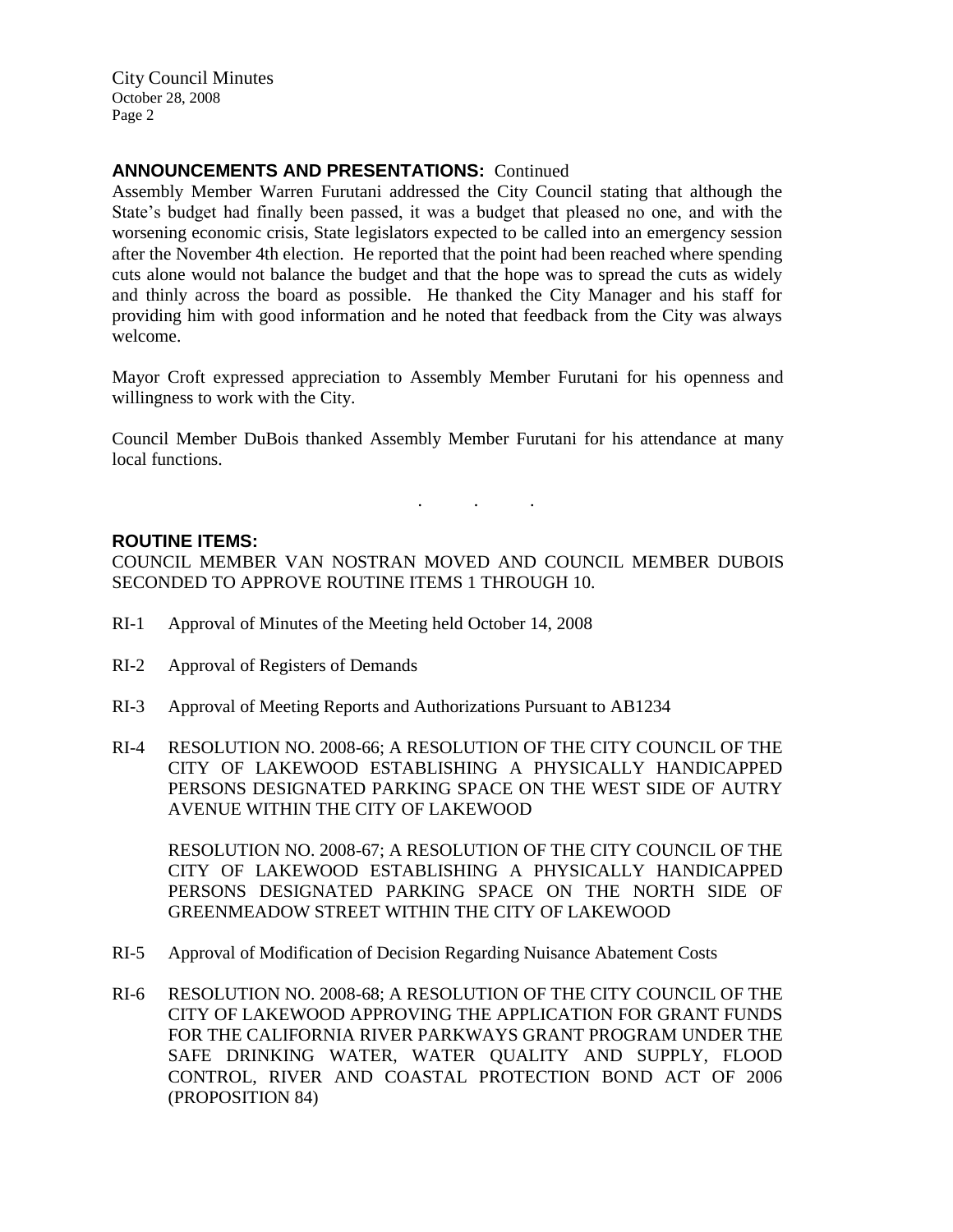#### **ROUTINE ITEMS:** Continued

- RI-7 Approval of Quarterly Schedule of Investments
- RI-8 Approval of Monthly Report of Investment Transactions
- RI-9 RESOLUTION NO. 2008-69; A RESOLUTION OF THE CITY COUNCIL OF THE CITY OF LAKEWOOD ADOPTING IDENTITY THEFT PREVENTION PROGRAM
- RI-10 RESOLUTION NO. 2008-70; A RESOLUTION OF THE CITY COUNCIL OF THE CITY OF LAKEWOOD, CALIFORNIA, CERTIFYING THE LAKEWOOD BUSINESS DEVELOPMENT PROGRAM ADMINISTRATIVE PLAN

UPON ROLL CALL VOTE, THE MOTION WAS APPROVED:

AYES: COUNCIL MEMBERS: Esquivel, DuBois, Rogers, Van Nostran and Croft NAYS: COUNCIL MEMBERS: None

## **1.1 • AWARD OF BID FOR PUBLIC WORKS PROJECT NO. 2008-3, DEL VALLE PARK PICNIC SHELTERS REPLACEMENT**

. . .

Public Works Director Lisa Rapp displayed slides and made a presentation based on the memo in the agenda. She reported that due to a vandalism-caused fire earlier this year, one of the picnic shelters at Del Valle Park had suffered damages which caused it to be demolished. By utilizing available grant funding for parks project and the insurance settlement for the burned shelter, a project was put together to replace all three of the picnic shelters at Del Valle Park. She stated that four bids had been received for the replacement of the three picnic shelters. It was the recommendation of staff that the City Council adopt the plans, specifications and working details for the subject project; award a contract to the low bidder, Romberg Excavation & Operations in the amount of \$249,981.00; authorize the Mayor to execute an agreement with AESCO Technologies, Inc. for construction phase geotechnical services, in an amount not to exceed \$16,000; approve an amendment to the agreement with Meyer & Associates in the net additional amount of \$19,000 for construction phase professional services; and authorize staff to approve a cumulative total of change orders, as necessary, not to exceed \$18,000.

Responding to a question from Council Member Van Nostran, Ms. Rapp stated that the actual structures had been ordered and would be purchased separately and that this contract included the excavation, demolition, and installation of the shelters. Ms. Rapp also stated that by the terms of the grant funding, the project must be completed by no later than March, 2009.

Mayor Croft opened the public hearing at 8:13 p.m. and called for anyone in the audience wishing to address the City Council on this matter. There was no response.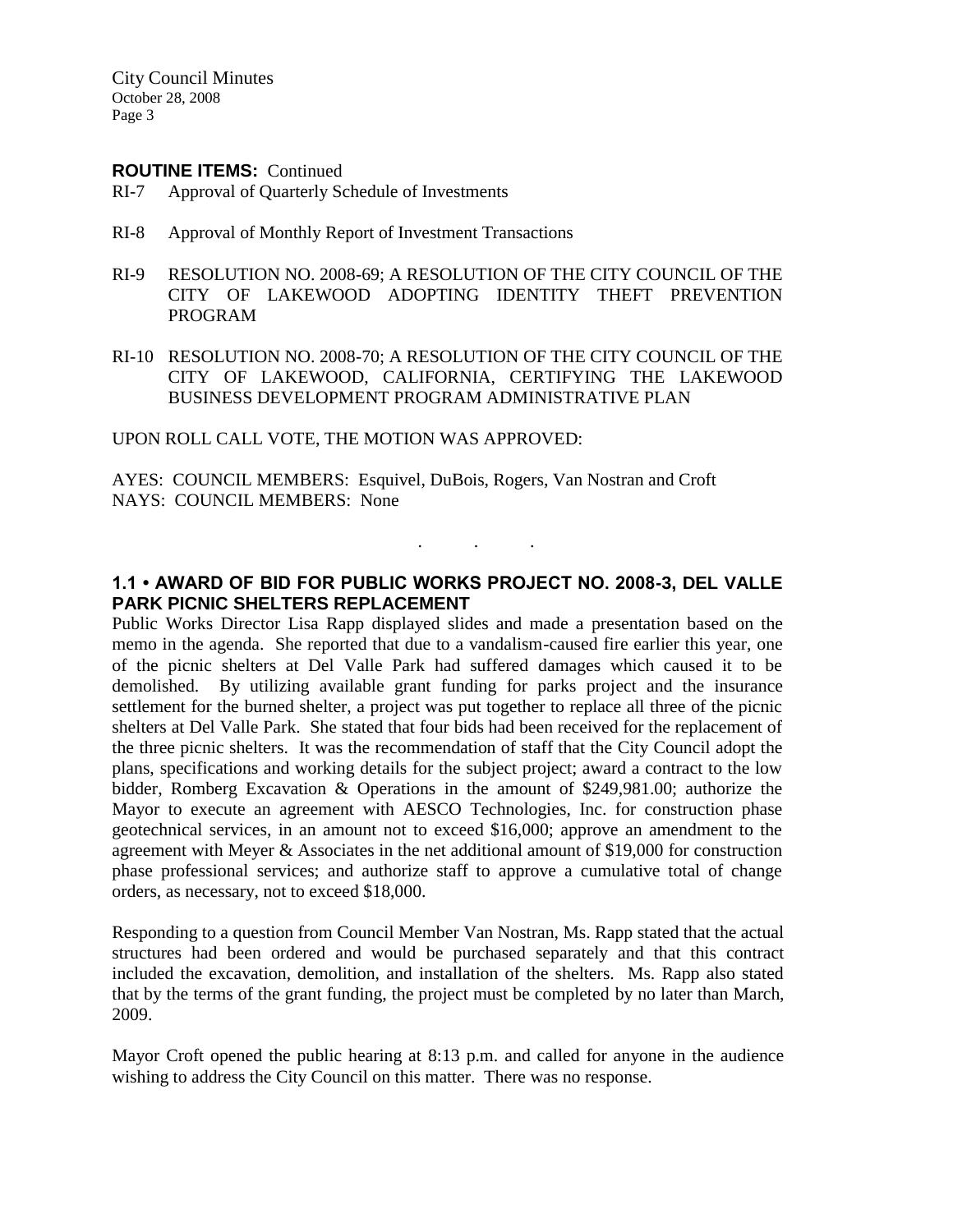**1.1 • AWARD OF BID FOR PUBLIC WORKS PROJECT NO. 2008-3** - Continued VICE MAYOR ROGERS MOVED AND COUNCIL MEMBER DUBOIS SECONDED TO APPROVE STAFF'S RECOMMENDATIONS. UPON ROLL CALL VOTE, THE MOTION WAS APPROVED:

AYES: COUNCIL MEMBERS: Esquivel, DuBois, Rogers, Van Nostran and Croft NAYS: COUNCIL MEMBERS: None

## **2.1 • RESOLUTIONS FOR THE 2009 GENERAL MUNICIPAL ELECTION**

City Attorney Steve Skolnik made a brief presentation based on the memo in the agenda and stated there were three resolutions presented for adoption to properly begin the process for the City's March 2009 General Municipal Election. He noted that the nomination period for candidates would open on November 10th and close on December 5th. Staff was also recommending that the City Council authorize the retention of Martin & Chapman Company for election services and supplies.

. . .

a. RESOLUTION NO. 2008-71; A RESOLUTION OF THE CITY COUNCIL OF THE CITY OF LAKEWOOD, CALIFORNIA, CALLING AND GIVING NOTICE OF THE HOLDING OF A GENERAL MUNICIPAL ELECTION TO BE HELD IN SAID CITY ON TUESDAY, MARCH 3, 2009, FOR THE ELECTION OF CERTAIN OFFICERS OF SAID CITY AS REQUIRED BY THE PROVISIONS OF THE LAWS OF THE STATE OF CALIFORNIA PERTAINING TO GENERAL LAW CITIES

b. RESOLUTION NO. 2008-72; A RESOLUTION OF THE CITY COUNCIL OF THE CITY OF LAKEWOOD, CALIFORNIA, REQUESTING THE BOARD OF SUPERVISORS OF THE COUNTY OF LOS ANGELES TO RENDER SPECIFIED SERVICES TO SAID CITY RELATING TO THE CONDUCT OF A GENERAL MUNICIPAL ELECTION TO BE HELD IN SAID CITY ON TUESDAY, MARCH 3, 2009

c. RESOLUTION NO. 2008-73; A RESOLUTION OF THE CITY COUNCIL OF THE CITY OF LAKEWOOD, CALIFORNIA, ADOPTING REGULATIONS FOR CANDIDATES FOR ELECTIVE OFFICE PERTAINING TO CANDIDATES STATEMENTS SUBMITTED TO THE VOTERS AT A GENERAL MUNICIPAL ELECTION TO BE HELD ON TUESDAY, MARCH 3, 2009

COUNCIL MEMBER ESQUIVEL MOVED AND VICE MAYOR ROGERS SECONDED TO ADOPT RESOLUTIONS NO. 2008-71 THROUGH NO. 2008-73, AND AUTHORIZE RETENTION OF MARTIN & CHAPMAN COMPANY. UPON ROLL CALL VOTE, THE MOTION WAS APPROVED:

. . .

AYES: COUNCIL MEMBERS: Esquivel, DuBois, Rogers, Van Nostran and Croft NAYS: COUNCIL MEMBERS: None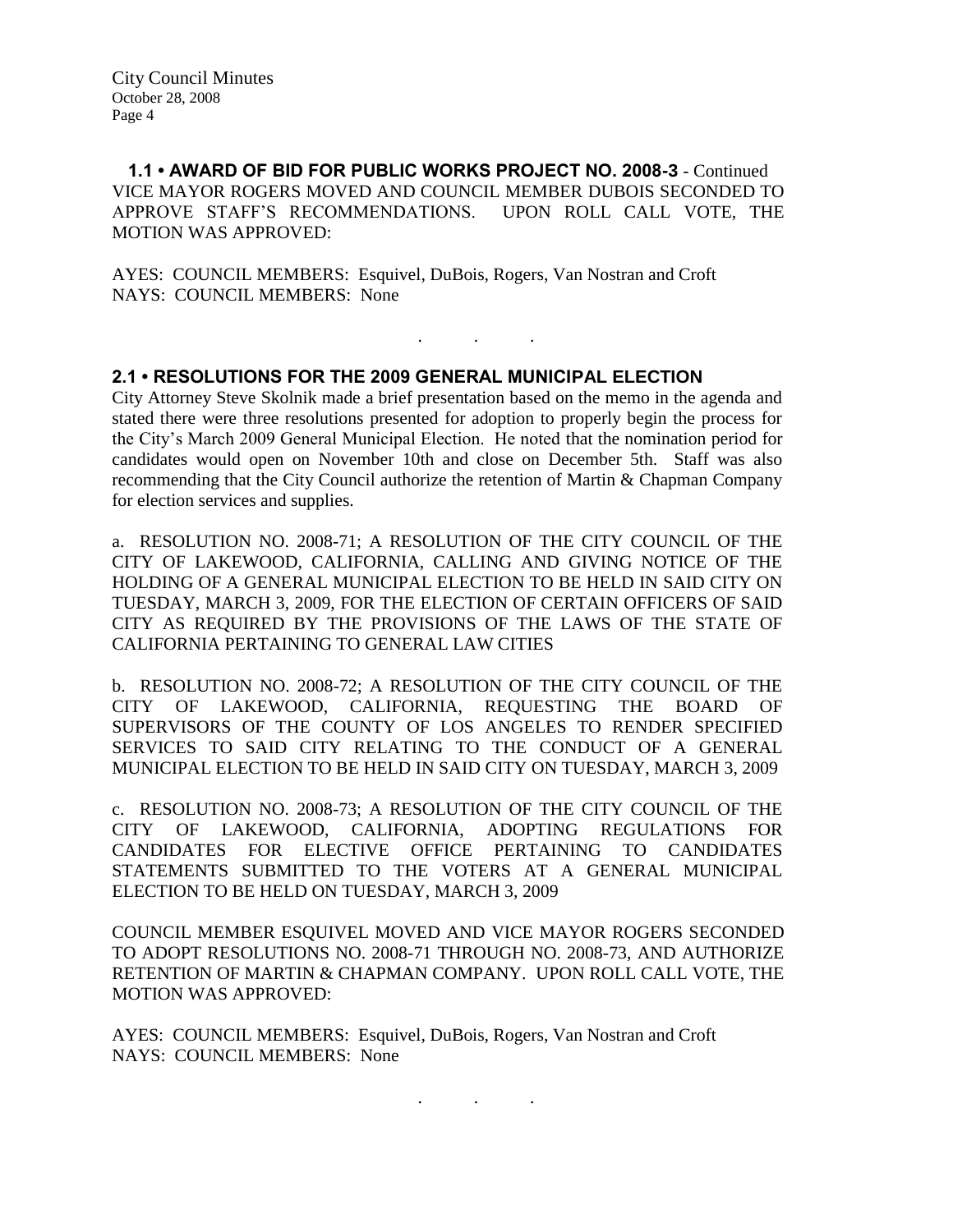## **3.1 • APPLICATION FOR RUBBERIZED ASPHALT CONCRETE GRANT**

The Director of Public Works gave a presentation based on the memo in the agenda and stated the City was eligible to apply for grant funds for use of rubberized asphalt concrete. The grant program recognized projects which promoted markets for recycled-content tire products, diverting waste tires from landfill disposal. It was the recommendation of staff that the City Council adopt the proposed resolution to approve submittal of the grant application.

Council Member DuBois inquired if this was the material currently being used for street resurfacing in Lakewood. Ms. Rapp confirmed that this was the material being used and, due to this program, over 79,000 old tires had been diverted from landfill sites.

RESOLUTION NO. 2008-74; A RESOLUTION OF THE CITY COUNCIL OF THE CITY OF LAKEWOOD APPROVING SUBMITTAL OF AN APPLICATION TO CALIFORNIA INTEGRATED WASTE MANAGEMENT BOARD FOR GRANT FUNDS FOR USE OF RUBBERIZED ASPHALT CONCRETE

COUNCIL MEMBER DUBOIS MOVED AND COUNCIL MEMBER ESQUIVEL SECONDED TO ADOPT RESOLUTION NO. 2008-74. UPON ROLL CALL VOTE, THE MOTION WAS APPROVED:

AYES: COUNCIL MEMBERS: Esquivel, DuBois, Rogers, Van Nostran and Croft NAYS: COUNCIL MEMBERS: None

# **3.2 • ALLOCATION OF TRANSIT FUNDING FOR TRANSIT STOP IMPROVEMENTS**

. . .

The Director of Public Works displayed slides and gave a report based on the memo in the agenda. She stated that the City had received an allocation for Federal funds, through the Federal Transportation Administration, for the purchase of transit stop improvements. The required matching funds were available through Proposition A transit funds. She noted that these funds could not be used for any purpose other than transportation projects and staff had proposed the purchase and installation of bus shelters, benches and litter receptacles. It was the recommendation of staff that the City Council authorize the purchase of additional transit stop furniture in the amount of \$475,200; authorize staff to approve change orders to TDS Engineering for installation of additional bus shelters, as needed, not to exceed \$150,000; and authorize the use of \$250,000 in Proposition A funding for this project.

Therese Hughes, Senior Field Representative for Congresswoman Linda Sanchez, stated that Congresswoman Sanchez was thrilled to have been instrumental in securing the Federal grant funds for this project. She concluded by stating that not only were shelters and benches an important component in an effective transit system, the use of solar-powered lighting for the shelters made for a green-friendly project.